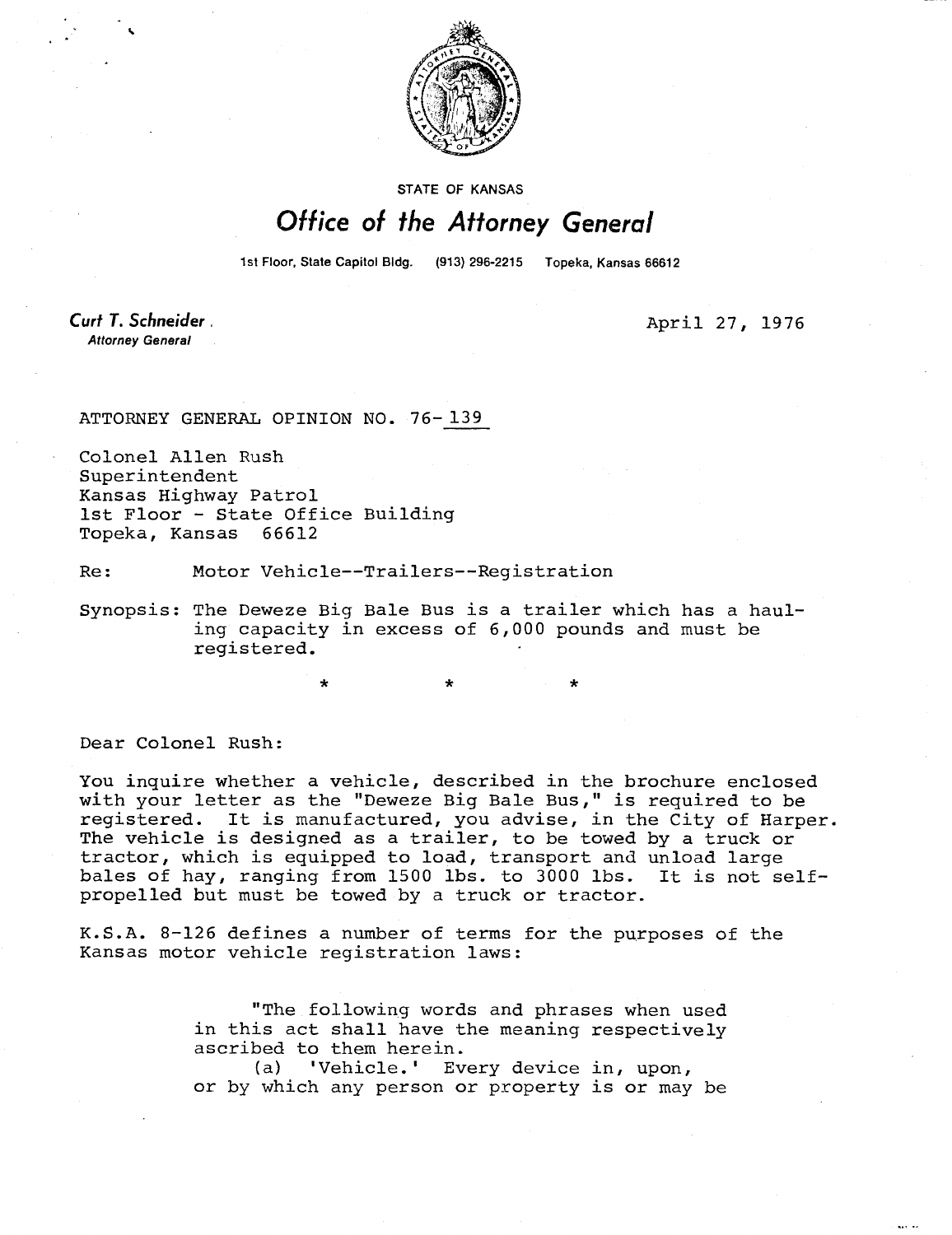transported or drawn upon a public highway, excepting devices moved by human power or used exclusively upon stationary rails or tracks.

(b) 'Motor vehicle.' Every vehicle, as herein defined, which is self-propelled."

\* \*

 $\star$ 

÷

(h) 'Trailer.' Every vehicle without motive power designed to carry property or passengers wholly on its own structure and to be drawn by a motor vehicle.

(i) 'Semitrailer.' Every vehicle of the trailer type so designed and used in conjunction with a motor vehicle that some part of its own weight and that of its own load rests upon or is carried by another vehicle."

\*

(z) 'Farm trailer.' Every trailer as defined in subsection (h) of this section and every semi-trailer as defined in subsection (i) of this section, designed and used primarily as a farm vehicle."

 $\bullet$ 

The vehicle in question is clearly a trailer or semi-trailer, as defined above.

The basic registration requirement is stated at K.S.A. 8-127 thus:

"(a) Every owner of a motor vehicle, trailer, or semitrailer intended to be operated upon any highway in this state, whether such owner is a resident of this state or another state, or such motor vehicle, trailer or semitrailer is based in this state or another state shall, before any such vehicle is operated in this state, apply for and obtain registration in this state under the provisions of K.S.A. 8-126 to 8-149, inclusive . . . except as otherwise provided by law or by any interstate contract, agreement, arrangement or declaration made by the director of vehicles."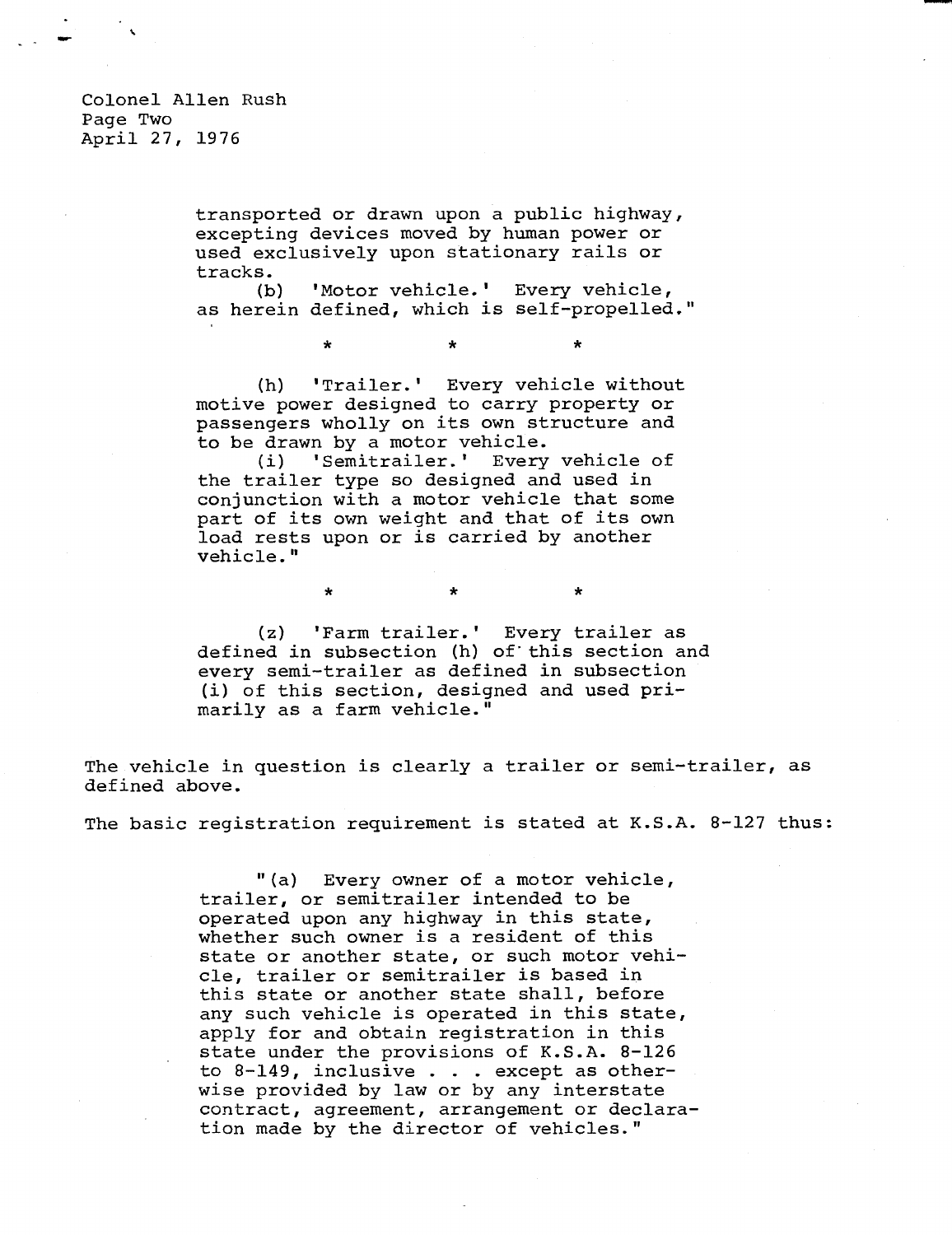Colonel Allen Rush Page Three April 27, 1976

Certain farm vehicles are exempted by K.S.A. 8-128(a) thus:

"Farm tractors, all self-propelled farm implements including fertilizers and spreaders designed and used exclusively for dispensing liquid or dust fertilizer, road rollers and road machinery . . . need not be registered under this act."

A further exemption is found at K.S.A. 8-143(2)(a) thus:

"[A] farm trailer used in carrying not more than six thousand (6,000) pounds owned by a person engaged in farming and which trailer is used exclusively by the owner to transport agricultural products produced by such owner or commodities purchased by the owner for use on the farm owned or rented by the owner of such trailer shall not be subject to the registration and registration fees prescribed by this act for trailers."

This exemption presumably is analogous to, although not directly parallel with, K.S.A. 8-142, Twelfth, whereby it shall be unlawful. for any person

> "To operate on the highways of this state a farm trailer carrying more than six thousand (6,000) pounds without the same being registered and the registration fees being paid thereon."

The brochure which you enclose describes two models, no. 565 and no. 476. The former has a net weight of 4,000 pounds, a hauling capacity of 8,000 pounds, and a gross weight rating of 12,000 pounds. Model 476 has a net weight of 4,500 pounds, a hauling capacity of 13,000 pounds and a gross weight rating of 17,500 pounds.

As such, it is a trailer which is required to be registered under K.S.A. 8-127, and which, because it has a hauling capacity in excess of 6,000 pounds, is not exempt therefrom by either K.S.A. 8-142, Twelfth, or  $K.S.A. 8-143(2)$  (a).